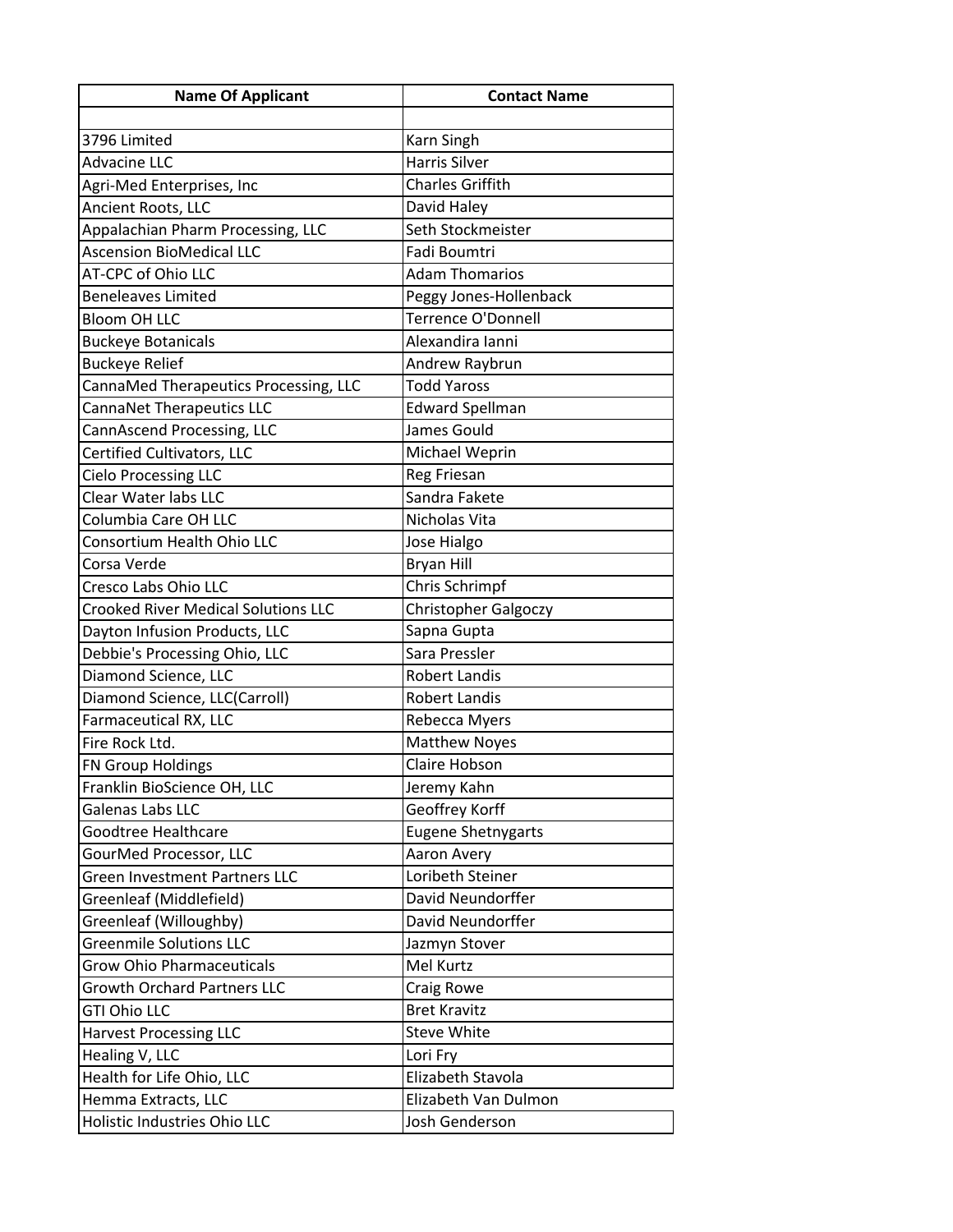| <b>HVV Mission Ohio LLC</b>                    | Michael Reardon          |
|------------------------------------------------|--------------------------|
| Innovative Healing Solutions, LLC              | <b>Candace Moeller</b>   |
| JG Ohio LLC                                    | Jamil Taylor             |
| <b>LabCare Solutions LLC</b>                   | Wael Hassan              |
| Lake Front Medical, LLC                        | David Guray              |
| Mahoning Valley Manufacturer, LLC              | Thomas Ryan              |
| Marichon Pharma LLC                            | Darren Anderson          |
| MC2P LLC                                       | <b>Brian Scotese</b>     |
| MD Processing LLC (Middlefield)                | Mario Petrino            |
| MD Processing LLC (Warren)                     | Mario Petrino            |
| MD Processing LLC (Youngstown)                 | Mario Petrino            |
| Mer-It Relief, LTD                             | <b>Edwardy Hayin</b>     |
| Mother Grow's Best                             | Sam Dorf                 |
| <b>Natural Meds LLC</b>                        | Julie Wentworth          |
| <b>Nature's Grace and Wellness</b>             | Timothy O'Heron          |
| New Extracts of Ohio LLC                       | Robert Windsor           |
| NMG Ohio, LLC                                  | Robert Hassman           |
| Nochra Labs LLC                                | <b>Nicole Ross</b>       |
| <b>North Coast Therapeutics</b>                | <b>Stephen Ernst</b>     |
| OH-Gro, LLC                                    | Darlene Maeyer           |
| Ohio Craft Cultivators, LLC                    | Anthony DiLorenzo        |
| <b>Ohio Green Grow LLC</b>                     | Steven Neisman           |
| Ohio Green Grow LLC                            | Steven Weisman           |
| Ohio Green Systems LLC                         | Fabio Salerno            |
| <b>Ohio Grown Therapies LLC</b>                | Andy Joseph              |
| <b>Ohio Medical Solutions</b>                  | Amber Scimpa             |
| <b>Ohio Processing Plant, LLC</b>              | <b>Brian Wingfield</b>   |
| Ohio Releaf VII, LLC (Columbus)                | <b>Scott Pickett</b>     |
| Ohio Releaf VII, LLC (Richmond Hts)            | <b>Scott Pickett</b>     |
| Ohm Industries LLC                             | James Keyes              |
| <b>OPC Processing, LLC</b>                     | Jeff McCourt             |
| Pallia Tech Ohio, LLC (Amelia)                 | Jonathan Faucher         |
| Pallia Tech Ohio, LLC (Woodlawn)               | Jonathan Faucher         |
| Parma Wellness Center LLC                      | <b>Steve Dimon</b>       |
|                                                |                          |
| Patient Relief of Ohio, LLC (Garfield Heights) | <b>Brian Taubman</b>     |
| Patient Relief of Ohio, LLC (Warren)           | <b>Brian Taubman</b>     |
| Pharmacann Labs Ltd                            | <b>Edward Pomerairig</b> |
| PharmaCann Ohio LLC                            | <b>Teddy Scott</b>       |
| Piedmont MedMar LLC                            | Alex Rakic               |
| Pure OH LLC                                    | <b>Jill Lamarouex</b>    |
| Pure Ohio Processing, LLC                      | <b>Todd Appelbaum</b>    |
| Pure Ohio Wellness, LLC                        | James Pegram             |
| Purpose Leaf, LLC                              | Kimberly Farmer          |
| Quest Wellness Ohio III LLC                    | Herbert Washington       |
| Real Growth Investments II LLC                 | <b>Glen Meert</b>        |
| Richmond Heights Medical Solution, LLC         | James Buchanan           |